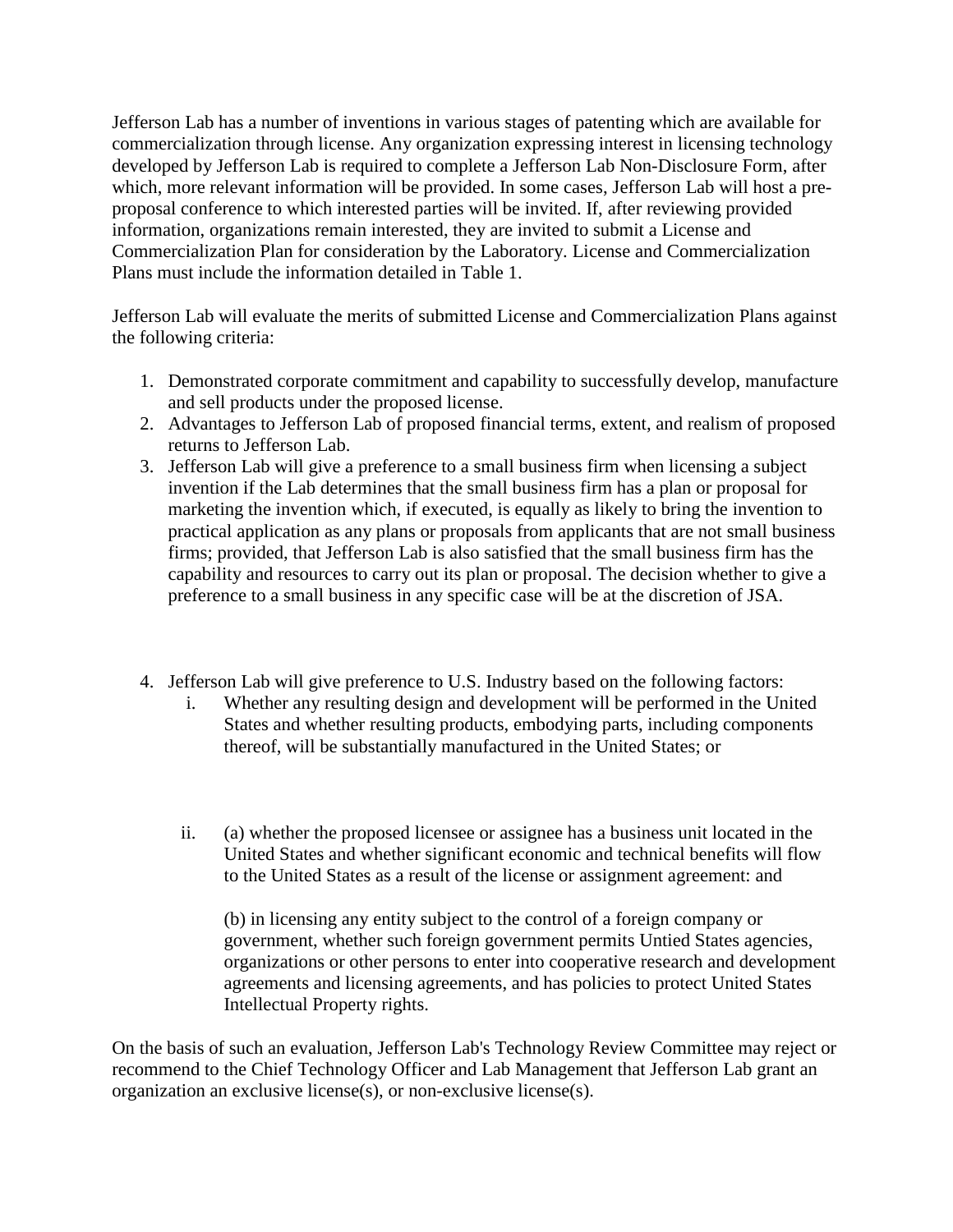| <b>SECTION</b> | <b>DESCRIPTION</b>                                                                                                                                                                                                                                                                         |
|----------------|--------------------------------------------------------------------------------------------------------------------------------------------------------------------------------------------------------------------------------------------------------------------------------------------|
| $\mathbf{A}$   | <b>Executive Summary</b>                                                                                                                                                                                                                                                                   |
|                | .1 Description of the organizations submitting the License and<br>Commercialization Plan.                                                                                                                                                                                                  |
|                | .2 Name, address and telephone of organization's primary point of contact.                                                                                                                                                                                                                 |
|                | .3 A statement as to the size and type of the organization (e.g., Very Small<br>Business, Small Business, not-for-profit, minority owned).                                                                                                                                                 |
|                | .4 Financial condition of the company with copies of the latest available full<br>years audited balance and income statement or Annual Report and a copy of<br>a Dun and Bradstreet (or similar) report, and financial reference (i.e., Bank<br>or similar institution).                   |
|                | .5 Previous experience of the company in developing, manufacturing and<br>marketing products similar to those to be produced under the proposed<br>license.                                                                                                                                |
|                | .6 A brief description of the company's commitment and overall plans to<br>successfully develop, manufacture and sell products under the proposed<br>license. Plans should include answers as to where each activity will take<br>place +/- Locally, Virginia, National, or International. |
|                | .7 Proposed type (exclusive or non-exclusive) and period of license.)                                                                                                                                                                                                                      |
| B              | A detailed explanation of the proposer's product development, marketing and<br>sales plans to include scheduled, measurable milestones which could be<br>included in the license terms and conditions.                                                                                     |
| $\mathsf{C}$   | A statement of the extent to which the invention is being practiced by private<br>industry, the Government, or both and the extent to which the invention is<br>commercially viable.                                                                                                       |
| D              | A statement of the nature and amount of anticipated resources (e.g.,<br>manpower, money and equipment) that would be committed to proposed<br>product development key tasks (e.g., marketing, sales, research and<br>development, manufacturing, human resources, finance, distribution)   |
| E              | An estimate and explanation of the anticipated market for products to be sold<br>under this license to include a statement of the geographic areas intended for<br>manufacturing, use and sales.                                                                                           |
| $\mathbf F$    | Proposed financial terms for the license to include such issues as Up-front<br>fees to be paid upon execution of the license, Royalty plan, and presentation<br>of the extent and realism of expected returns to Jefferson Lab.                                                            |
| G              | Proposed field(s) of use in detail to include rationale justifying why the<br>company should be selected for the proposed field(s) of use.                                                                                                                                                 |
| H              | Resume of key personnel the organization plans to assign to the<br>Commercialization of the product.                                                                                                                                                                                       |
|                | Please Note: All the above information shall be held confidential at the request of the                                                                                                                                                                                                    |

Table 1. Required Technology License and Commercialization Plan Sections.

*Please Note: All the above information shall be held confidential at the request of the submitting organization. Any exception to receipt of a full Plan prior to licensing is at the discretion of JSA.*